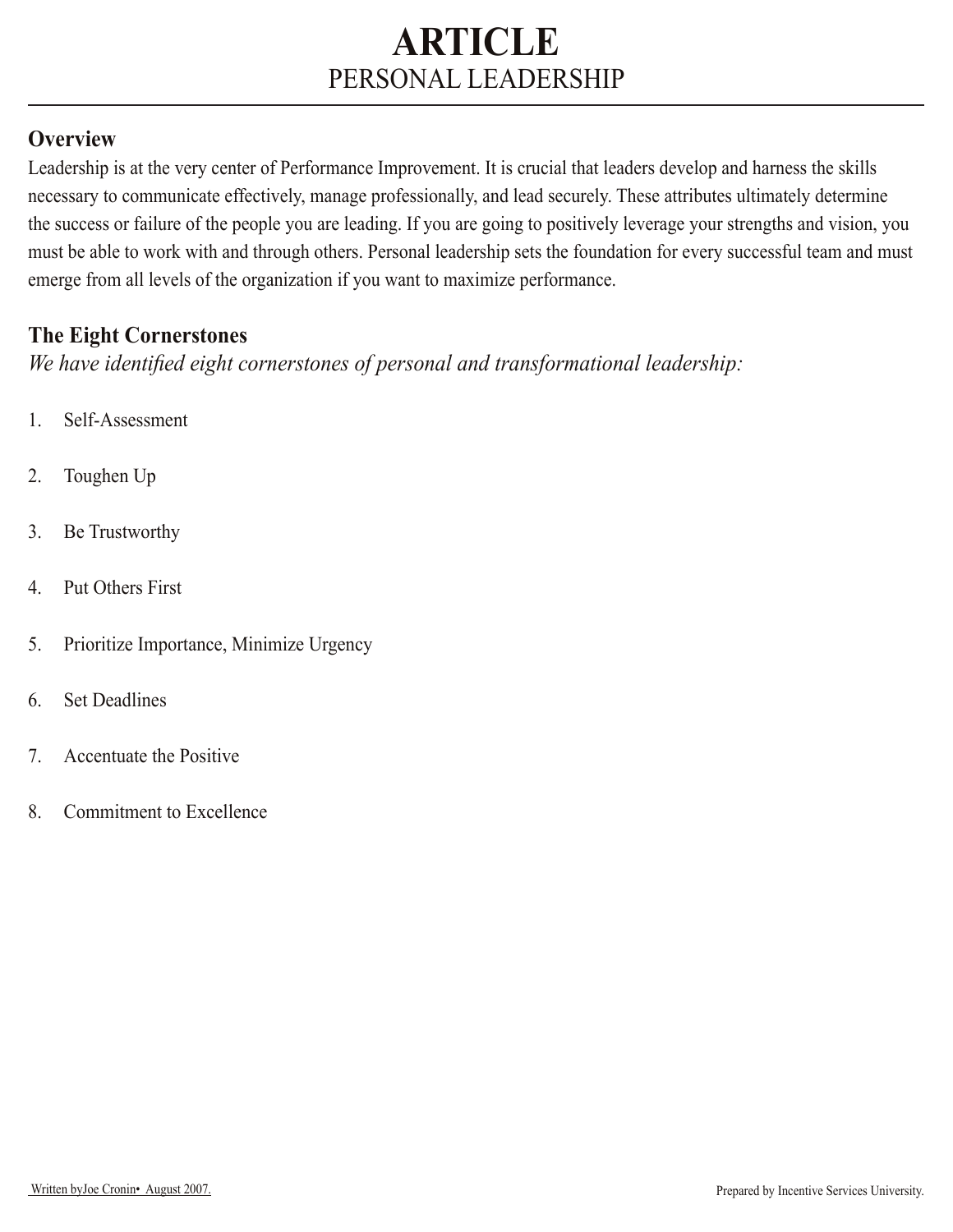#### **Cornerstone One: Self-Assessment**

### *Looking In*

Self-assessment is the first cornerstone of leadership. It involves deep personal honesty. It prompts us to start where we are – no illusion, no excuse. It forces asking and answering difficult questions:

- Where am I trying to go in my personal and professional life?
- Do I really want to do it?
- Am I willing to pay the price?
- Do I have the strength to do it?
- Am I willing to sacrifice for success?
- Do I have the will power to do it?
- Am I striving for excellence or settling for mediocrity?
- Am I blaming others for my inability to set and achieve goals?

 Self-assessment gives substance and meaning to WHO WE ARE, where we want to go and how to get there. Looking inside affects the decisions we make, the way we view the world, how we spend our time and the way we interact with others.

True leadership dictates proactive self-assessment. Most of us don't confront critical issues unless there is a wakeup call. These wake-up calls seem to occur at the worst possible time and when they do it's usually too late to make a successful adjustment. The goal is to "Get OUT IN FRONT" with our lives and prepare for challenges that are sure to come when overwhelming pressure isn't staring us in the face.

### *Looking Out*

Team organizational assessment allows you to uncover the critical business issues and related performance issues.

We call this process gap analysis (reviewing existing strategies, programs and procedures to determine what is working, what is not working and what needs to change for the organization to meet your goals.)

We all struggle with gap analysis because it creates visibility of the gaps between the vision of "WHAT we can be" and current reality.

This VISION focuses on what is possible knowing it cannot be reached unless we elevate the organization's culture, behavior and results.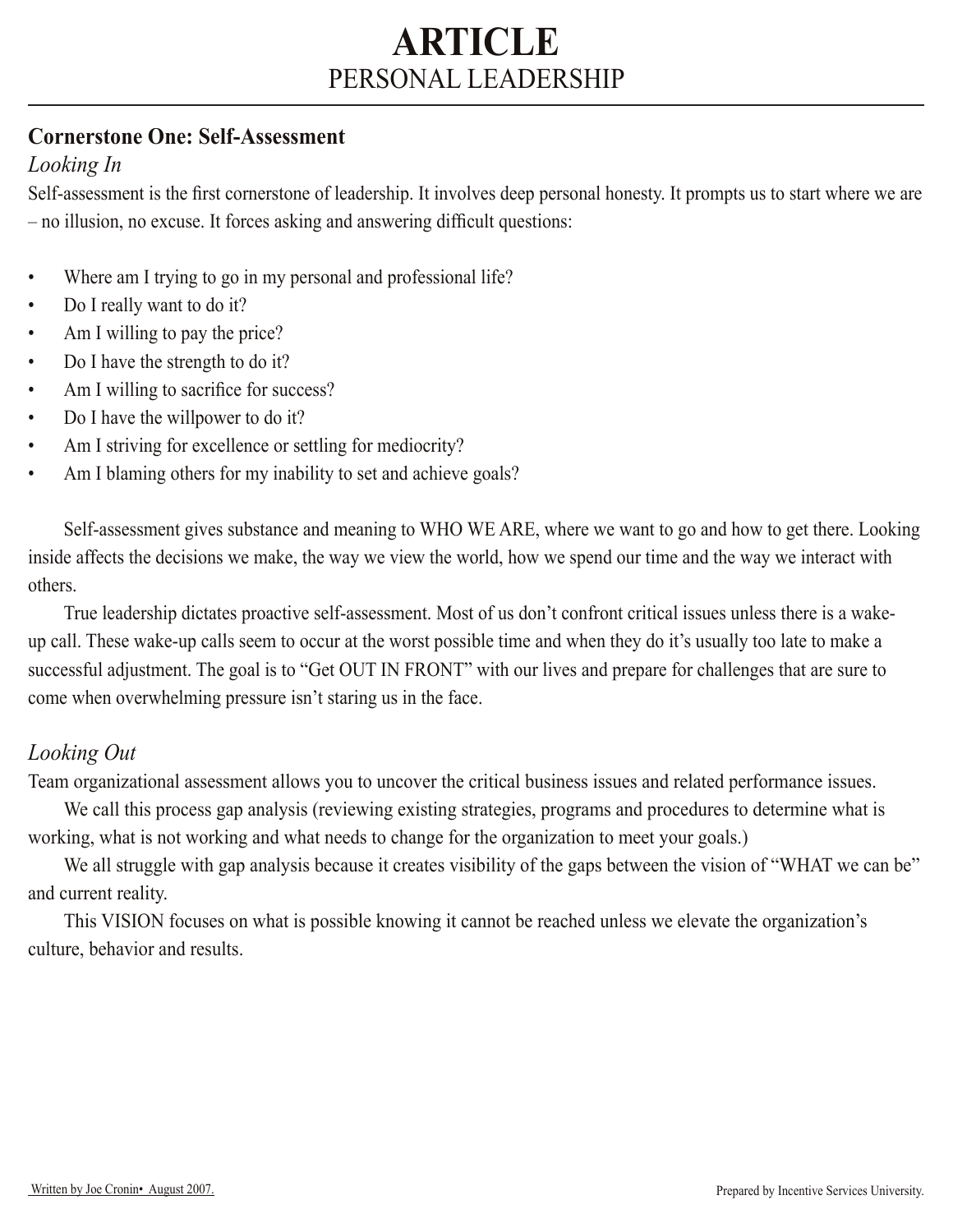## **Cornerstone Two: Toughen Up**

### *Looking In*

Leaders need to understand that in general, people can be categorized as followers or leaders.

Followers believe that tension and stress should be reduced or eliminated if they are to be happy. They program themselves to be content with mediocrity. They don't like change and will fight it every step of the way.

 On the other hand, leaders understand that tension and stress are absolutely essential in living a productive and full life. They understand that to achieve higher goals, behaviors must be elevated. This means the organization and people who make it up must change.

We can guarantee that proactive leadership will experience resistance.

 Emotionally tough does not mean emotionally hard or insensitive; it simply means being in control as opposed to being controlled. It means you are in control of your emotions rather than the other way around.

Being a leader guarantees additional stress, it's not easy. Plan to be uncomfortable and understand it's a necessary part of success.

## *Looking Out*

Setting a clear vision is the cornerstone to maximizing organizational performance. It's the responsibility of a transformational leader.

When you commit to Performance Improvement you create concern and uneasiness. Money will fight the change. Expect this reaction – it's normal. Lock into this vision; elevate the expectations and "STAY THE COURSE."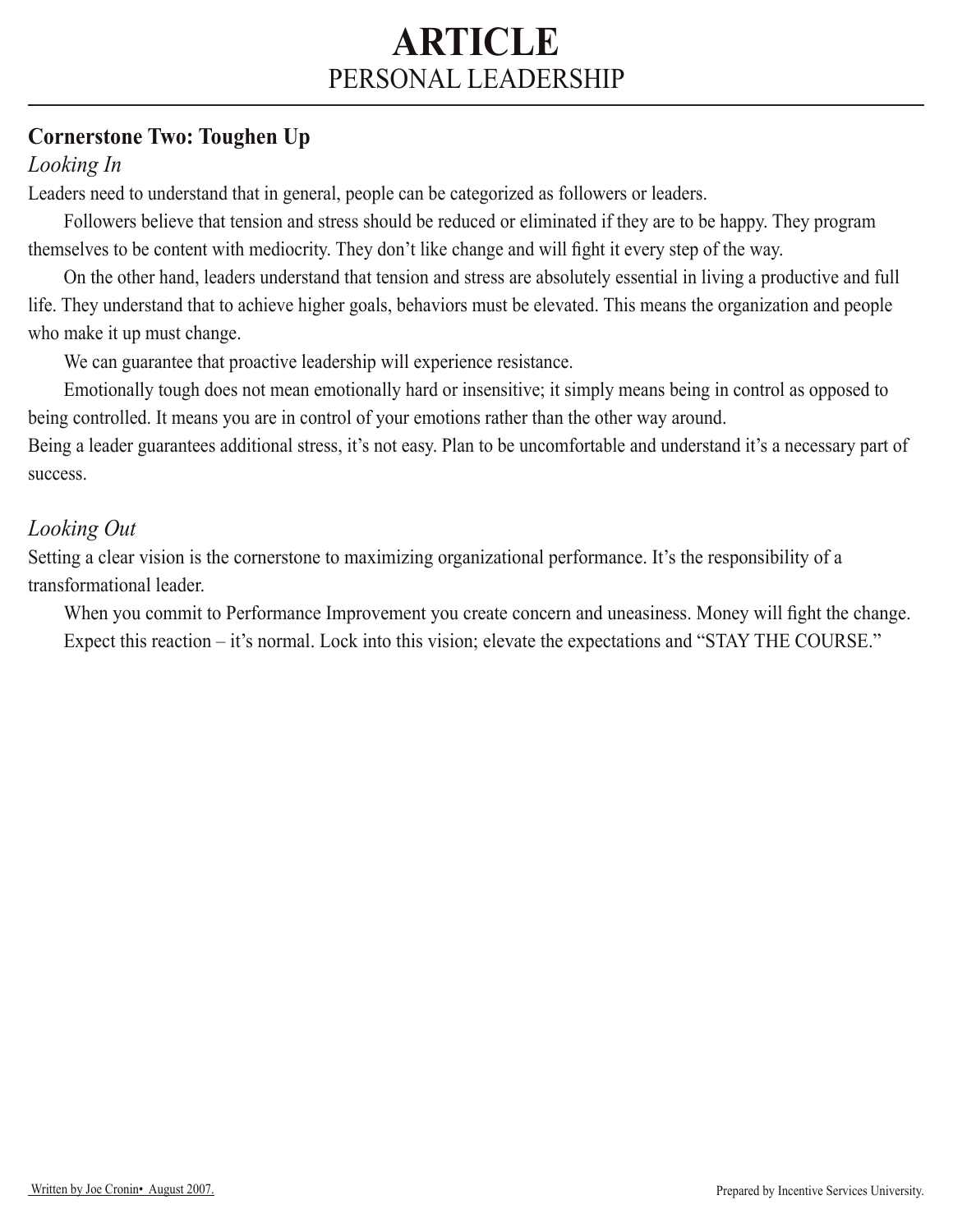## **Cornerstone Three: Be Trustworthy**

## *Looking In*

People are smart. They generally know where they stand in the minds of others. One of the strange things in life is that others can usually see our strengths, weaknesses, honesty and fairness, and yet it's difficult for us to comprehend our transparency.

We can work side by side forty hours a week for years and think that our co-workers won't pick up on manipulation, brown-nosing, put-downs and the myriad of self-serving activities.

The only way to earn trust is by being TRUSTWORTHY. TRUST is not inherited – it's earned every day through strength of character. The way you truly feel about yourself translates to everyone around you. It sets the foundation for true relationships.

If you are confident in who you are and what you stand for, your positive energy will uplift everyone you work with and allow others to build a real trust-based relationship with you.

### *Looking Out*

TRUSTWORTHINESS lays the foundation for true leadership. We all have the ability to be both honest and empathetic to others. The conflict can be different but all meaningful relationships contain both elements.

Setting clear goals, strategy and defined measurements are cornerstones in helping others elevate their performance.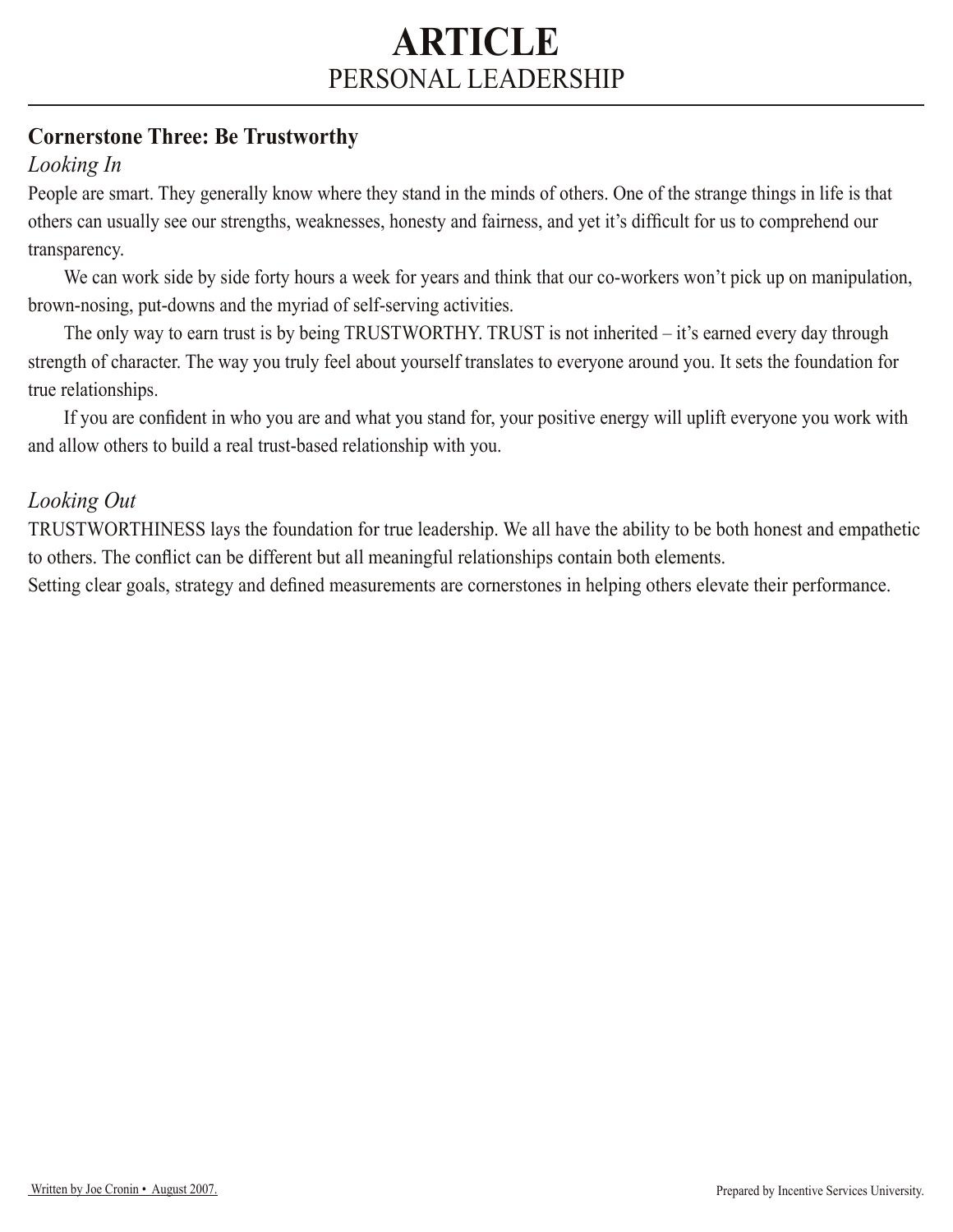## **Cornerstone Four: Put Others First**

## *Looking In*

Why is it so hard to get beyond ourselves? The correlation between being highly motivated and being self-centered is very high. Most assertive people hesitate involving others in planning and decisions for fear of confusing the issue, contaminating their own thinking or having to compromise their position. Leaders need to understand that putting others first does not compromise their vision, it adds to it. Being a selfless leader means respecting other people, their ideas and contributions. Putting others first means putting your ego in-check, understanding and respecting the perspective of others and thinking WIN/WIN.

Personal leadership dictates that we progress with our relationships and life. We've all been hurt and in some cases buried personally or professionally. Don't let problems from the past hold you back. It's a rare person who can set the course, back it up with effort and resolve, and put others first. A person with these attributes is recognized as a leader.

#### *Looking Out*

Being a selfless leader sets the foundation for maximizing commitment and performance of all members on the team. It takes tremendous character to give credit to others for success and to take responsibility for poor results. If you give to people, they will be more willing to give back to you and others. People will feel more inclined to communicate with you if as a leader you value their judgments and ideas.

Putting others first sets the foundation for maximizing the commitment and performance of all members of the team.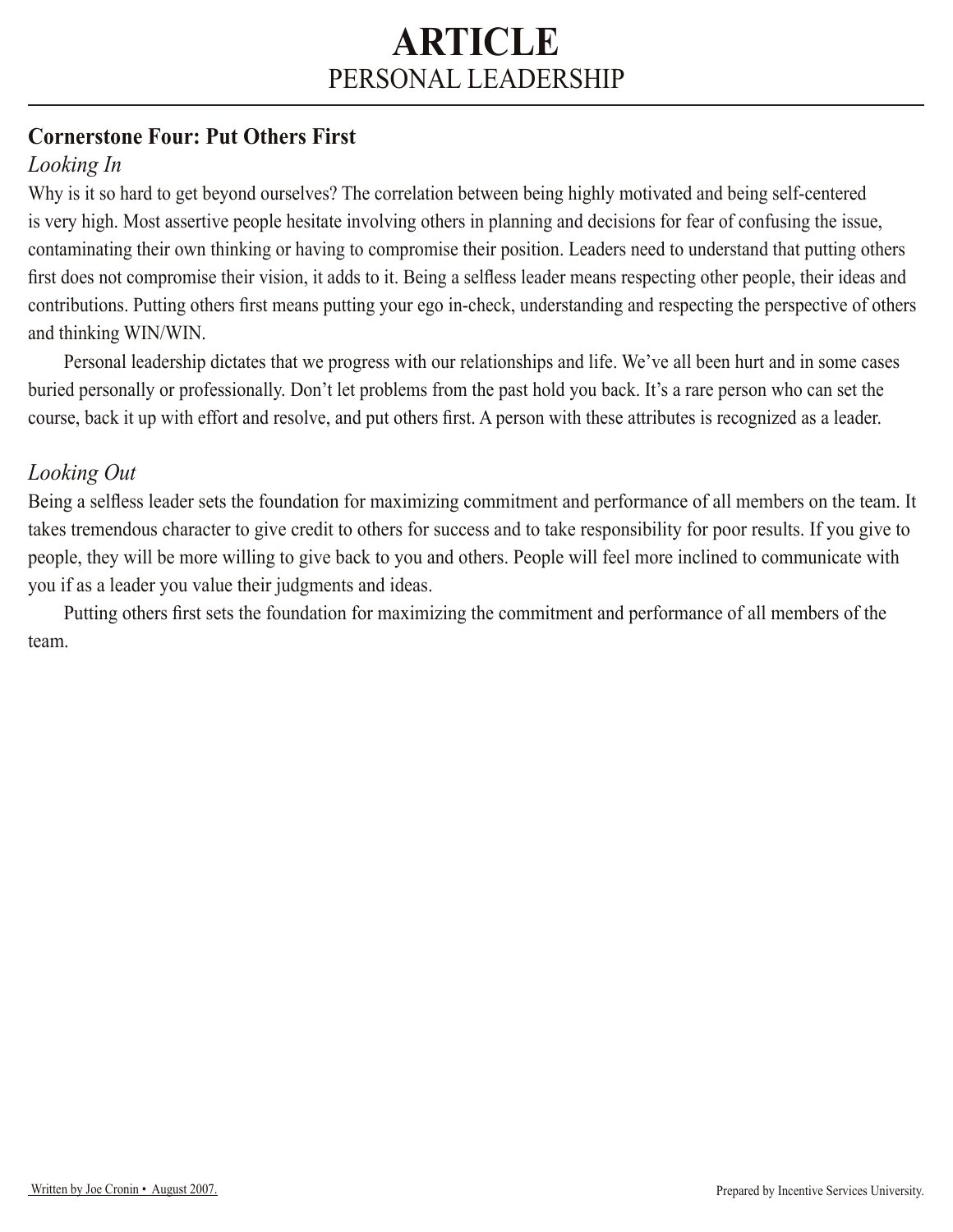## **Cornerstone Five: Prioritize Importance, Minimize Urgency**

### *Looking In*

You're not leading if you're more concerned with what's urgent rather than what is important.

 Some of us become addicted to the adrenaline rush of handling crisis situations and become dependent on the sense of excitement and energy that it creates. We've termed this the urgency addiction.

How does it feel?

On the negative side it feels stressful, pressured, tense, and exhausting.

 On the positive side it feels exhilarating. We feel useful, successful, validated. It brings instant results and instant gratification. We get a temporary high from solving urgent and important crisis situations. Then when the important part of the crisis isn't present, the urgency fix is so powerful we are drawn to do anything urgent, just to stay in motion.

Busyness is where we get our security. It's a good excuse for not leading with the first and most important things in our work and professional lives.

 Realize that urgency itself is not the problem. The problem is created when urgency becomes the dominant factor and importance is not.

We are so caught up in doing; we don't stop to ask if what we're doing really needs to be done.

Understand that most of the IMPORTANT things (VISION and LONG TERM STRATEGY) don't tend to press us with urgency.

Even though they are the most IMPORTANT, they are not prioritized because THEY ARE NOT URGENT.

### *Looking Out*

This most important thing for a leader is to keep the most important thing the most important thing.

Evaluate your goals, maximize the important, and minimize the urgent.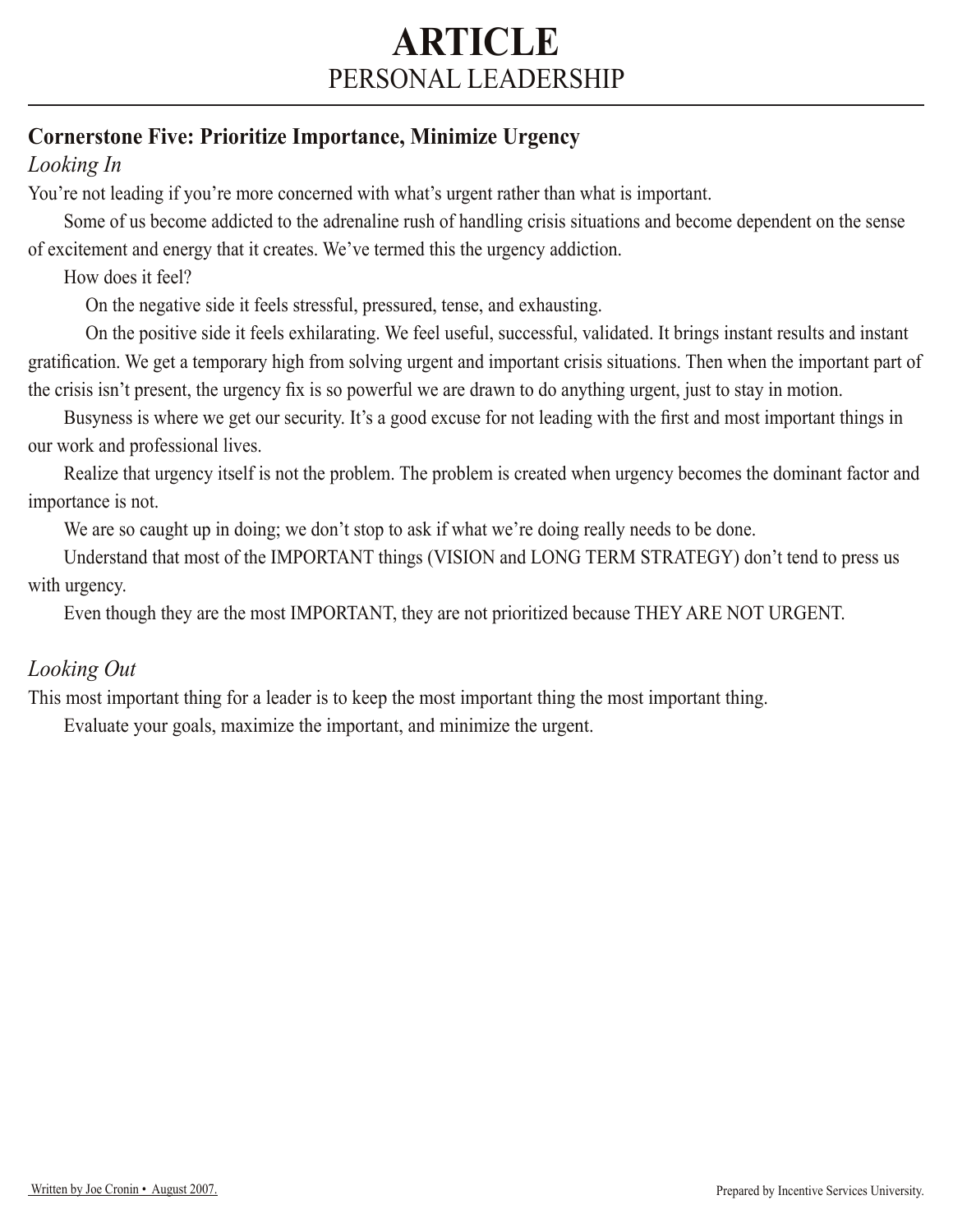#### **Cornerstone Six: Set Deadlines**

### *Looking In*

One of the benefits of getting older is a better understanding of the limitation of time. We're all terminal.

Understanding our mortality should be a positive force rather than a depressing fact. We're running out of time, now is the time to put urgency into those things that are most important in work and life.

There are only twenty four hours each day. We won't be given extra hours. We have a limited time to accomplish our goals and dreams. Each of us lives in a finite world for a finite period of time with an infinite imagination. We're not going to have time for all of our dreams. To be successful we need to direct our energy toward our purpose and goals. We need to remove the fillers. If you're serious about achievement, lock in the deadlines and measure the results.

### *Looking Out*

The same is true with organizational leadership. Once the plan is in place, and priorities are established, deadlines must be set.

 One of the primary inhibitors to the action plan is the "perfection syndrome." It's irrational but it is how many organizations operate. There is a fear of committing to a new strategy, stretching comfort zones and maximizing performance because of the extreme concern of doing things perfectly the first time. Unfortunately, the only way to do things perfectly is through experience and experience is the name we give to making mistakes.

Set the vision, develop the strategy, set deadlines and "DO IT!"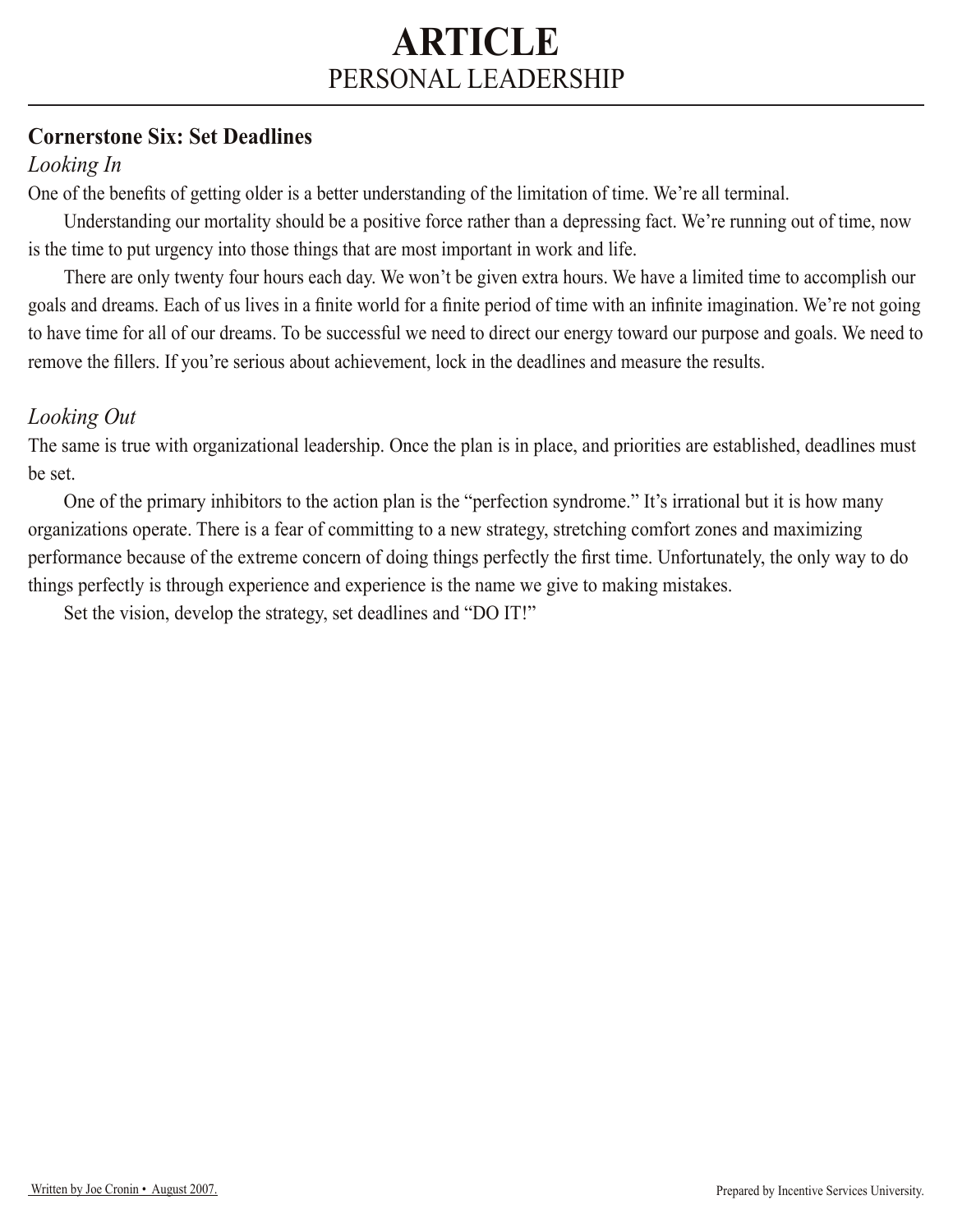#### **Cornerstone Seven: Accentuate the Positive**

### *Looking In*

Do you focus on the positive or negative? Apparently most people are clueless that they affect everyone they meet.

Know it or not, others will view you as uplifting, a non-connect, or, a "downer."

People are attracted and uplifted by POSITIVE encounters. They want to have their contributions and commitment validated.

 In reverse fashion, negativity curtails open communication, engagement, and a passion for WIN/WIN relationships. In our experience, we have never met anyone who would rather be criticized or ignored than praised or recognized.

The conclusion – work daily to accentuate the positive.

#### *Looking Out*

It's impossible to maximize organizational performance without positive personal leadership. It is the cornerstone of every long term successful endeavor.

"Looking inside" affects how we "look outside." Positive personal leadership influences those around you and transforms the organizational environment.